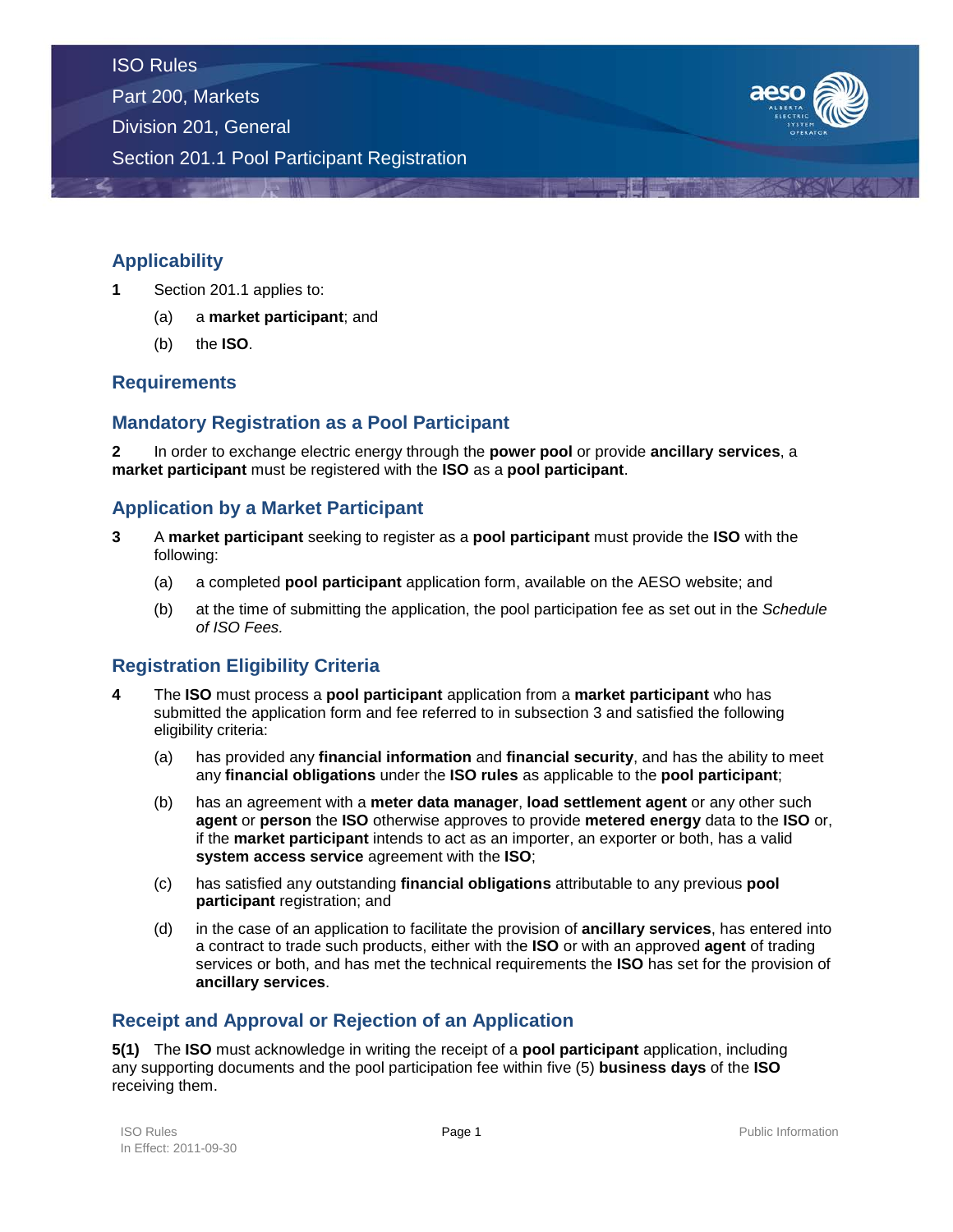

**(2)** The **ISO** must review the **pool participant** application and any supporting documents to ensure completeness, and may request additional clarification or information from the **market participant**.

**(3)** Within twenty (20) **business days** of receiving the application, the **ISO** must process it and provide written notification to the **market participant** of approval or rejection of the application, or of any requested clarification or information deficiencies in the application, including any deficiencies regarding **financial information**, **financial security** or supporting documents.

**(4)** The twenty (20) **business day** review deadline date will be extended while the **ISO** is waiting for the **market participant** to provide any further information or clarification, or to remedy any deficiencies referenced in subsection 5(3), if applicable.

**(5)** If, in the **ISO's** opinion, the application is complete and the **market participant** has satisfied the eligibility requirements, then the **ISO** must approve the application.

**(6)** If the application is deficient, then the **ISO's** remedy is to reject it.

**(7)** If the **ISO** approves the application, then on the condition that the **pool participant** continues to meet the eligibility criteria set out in subsection 4, the registration remains in force and effect until December 31 of that same calendar year.

## **ISO Requirement to Maintain Lists**

**6** The **ISO** must maintain one or more lists containing current **pool participant** information including all **pool assets**, the status of such **pool assets**, the names of the **pool participant** associated with **pool assets** and any **agents**, and must make the lists available on the AESO website.

## **Pool Participant Registration Updates**

**7(1)** A **pool participant** must provide updated information regarding its **pool participant** registration, its **agents** and its **pool assets** by following the procedures set out on the AESO website*.*

**(2)** The **ISO** must process updates to registration information:

- (a) within twenty (20) **business days** of receiving such information, if the update is one that requires the **pool participant** to meet additional technical requirements*;* or
- (b) within ten (10) **business days** of receiving such information if the update is not one that requires the **pool participant** to meet additional technical requirements.

## **Failure of a Pool Participant to Continue to Meet Registration Requirements**

**8(1)** At any point in time after initial registration, if the **ISO** has reason to believe that a **pool participant** has ceased to meet any eligibility criteria set out in subsection 4, then the **ISO** must notify the **pool participant** in writing of the matter and provide the **pool participant** an opportunity to explain the circumstances in writing.

**(2)** After reviewing the explanation, if the **ISO** continues to have reason to believe that the **pool participant** has ceased to meet the requirements of subsection 4, then the **ISO** may suspend or terminate the **pool participant's** registration, and may realize on any **financial security** to the extent of any **ISO** outstanding financial exposure which results from the suspension or termination of the registration.

**(3)** A **pool participant** who has had its registration suspended or terminated under this subsection 8 may dispute the **ISO's** decision under the dispute resolution provisions of section 103.2 of the **ISO rules**, with ultimate recourse to the **Commission** or the **Market Surveillance Administrator** as provided for in subsection 4(3) of section 103.2 of the **ISO rules**, *Dispute Resolution*.

**(4)** Notwithstanding subsection 7 of section 103.2 of the **ISO rules**, *Dispute Resolution*, the initiation of a dispute resolution process will stay the suspension or termination of the **pool participant's** registration pending the outcome of such dispute resolution process unless the **pool participant** is in default under section 103.7 of the **ISO rules**, *Financial Default and Remedies*.